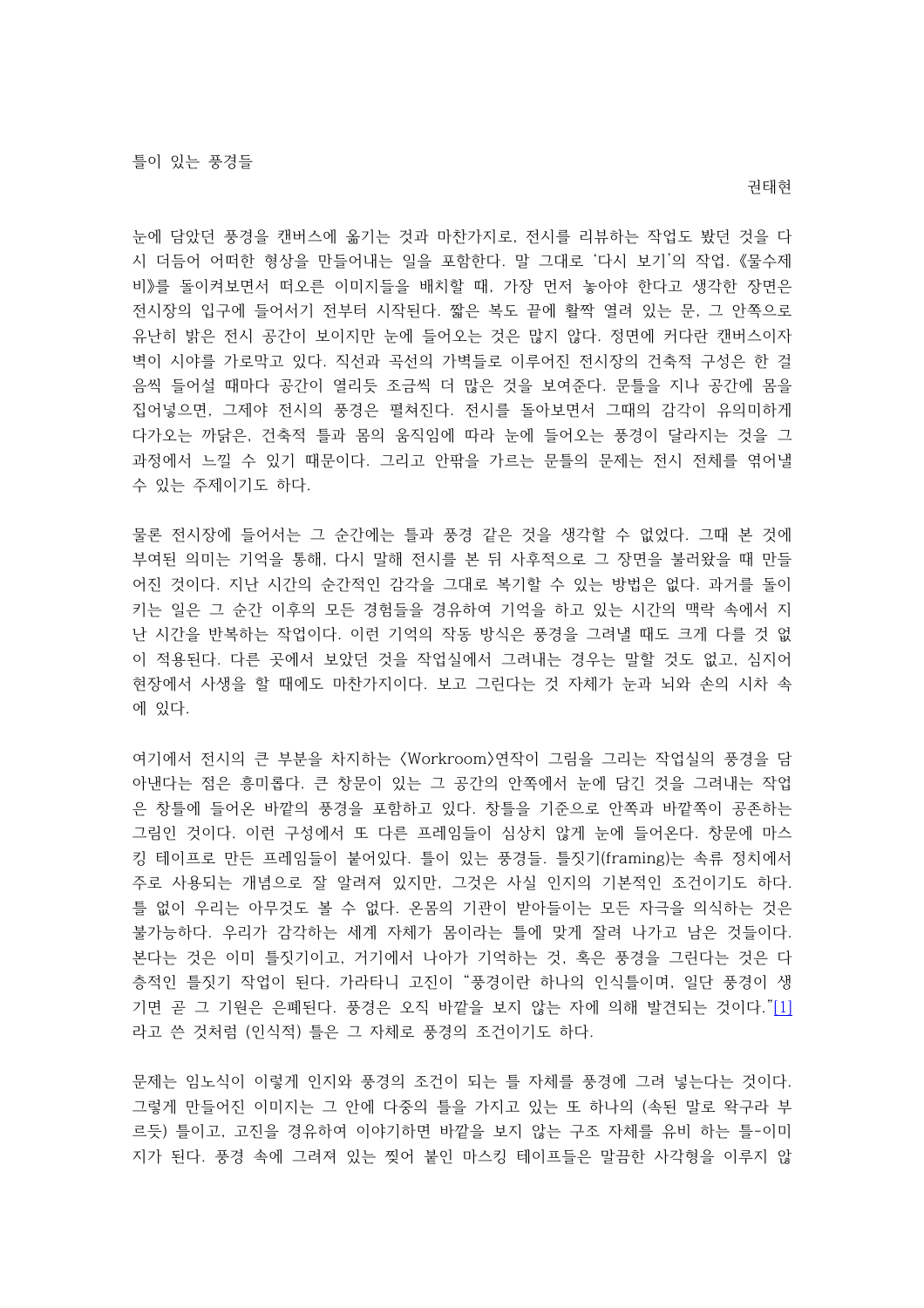는다. 그 자체로 초과된 틀, 이미 그 바깥을 포함하고 있는 틀이 거기에 있다. 작업들을 비교 하며 살펴보면, 테이프로 만들어진 틀 안쪽이 비어있어 그려진 창밖의 풍경이 그대로 담기는 경우도 있고, 〈Workroom01〉처럼 작은 프레임들 안에 또 다른 그림이 들어가 있는 경우도 있다. 이 그림의 창밖으로 위쪽에 전선이 지나가는 것을 볼 수 있는데, 오른쪽 위 작은 프레 임 안의 그림을 보면 같은 부분을 담아내었지만 프레임 안팎의 전선이 어긋나있다. 그 단절에 서 우리는 하나의 그림에 중첩되어 있는 다원적인 몸과 눈의 위치를 감각할 수 있기도 하다. 한편, 전시장에서는 창문의 작은 프레임을 통해 그려진 것으로 추측되는 실제 작업들을 볼 수 있다. 곡면의 벽에 걸린 〈Branch630〉는 나뭇가지가 있는 작은 풍경들을 하나로 이어붙여 커 다란 캔버스로 만든 작업이다. 그 위에 "팝업처럼"작은 그림들이 튀어 오른다. 그중에서도 태 양광 패널이 보이는 4개의 풍경 연작은 그림의 프레임에 자 모양의 스케일을 그려 넣었다. 같 은 스케일의 프레임 안에 들어오는 바깥 풍경의 차이에서 고정된 틀과 움직이는 주체의 문제 는 더욱 전면화된다.

작가가 그려내는 풍경이 그 이미지를 만들어내는 공간인 작업실이라는 점도 일련의 문제들과 맞물려 작동한다. 이미지가 생산되는 공간과 그 이미지가 담아내는 공간이 겹쳐지면서 다시 한번 풍경과 이미지의 조건 자체가 그곳에서 솟아오른다. 창문과 프레임 같은 조건들도 그렇 지만, <Workroom04>에서 물감으로 그려진 물감이 그 자체로 나타나는 것처럼 회화의 재료 들이 그려지는 문제도 있다. 프레임을 만든 마스킹 테이프 역시 회화의 재료이다. 그것은 무 언가 그리는 재료는 아니지만, 지지체에 붙였다가 떼어내어 물감 레이어에 균열을 내고, 묻혀 있던 다른 레이어가 드러나도록 하는 도구이다. 작업실 풍경 작업들에서도 프레임을 그리기 위해 마스킹 테이프가 사용되었을 것이고, 그것이 붙어 있던 자리에 다시 마스킹 테이프를 그 려 넣은 과정을 생각하면 실용과 재현이, 부재와 현전이 교차되며 회화 이미지의 작동 방식 자체를 건드리기도 한다.

전시 안에서 서로 다른 이미지들은 프레임 안팎을 오가며 계속 교차되고, 그것은 회화의 차원 을 넘어 건축적으로 나아간다. 전시 공간을 독특하게 구획하고 있는 가벽들과 구석에 세워진 얇은 기둥들은 공간을 구축하는 역할과 더불어 회화적 지지체로도 작동한다. 특히 휘어진 가 벽의 바깥쪽 모서리를 페인터리하게 감싸는 작업 〈Frame〉은 하나의 면에 머물지 않고 그 옆 면으로 확장되면서 자연스럽게 회화를 건축적으로 확장시킨다. 그러한 확장은 캔버스이지만 가벽과 같은 폭을 가지고 있는 〈물때〉시리즈의 옆면이 가벽의 모서리에서 〈Frame〉과 같은 방식으로 보인다는 점, 또 아주 작은 부분이지만 〈Frame〉이 다른 소품들처럼 그 이미지 안에 그려진 캡션을 가지고 있다는 점과 함께 복합적으로 교차된다. 문제는 회화의 건축적 확장이 단순히 평면과 입체를 교차하는 것에서 나아가, 공간에 발 딛고 사물들과 관계하는 관객들의 문제가 된다는 것이다. 관객들은 이미 전시장의 문틀이라는 프레임 안에 들어와 있다. 눈 앞 의 다층적인 프레임과 더불어 등 뒤의 프레임 사이에 끼어있는 관객들의 위상이 이곳에서 입 체적으로 드러난다.

임노식의 틀이 있는 풍경들은 복잡하게 겹쳐있는 안과 바깥을 포착한다. 프레임을 통해 본 바 깥을 풍경으로 포착하여 그리면서도, 그 풍경들이 만들어지는 내부의 조건을 반영하는 회화인 것이다. 그래서인지 그의 작업에서는 종종 거울을 볼 수 있다. 어떤 작업에서는 거울 안에 노 란색 마스킹 테이프로 만든 프레임이 얼핏 보인다. 때로는 이미지 안쪽에 반사된 작가의 모습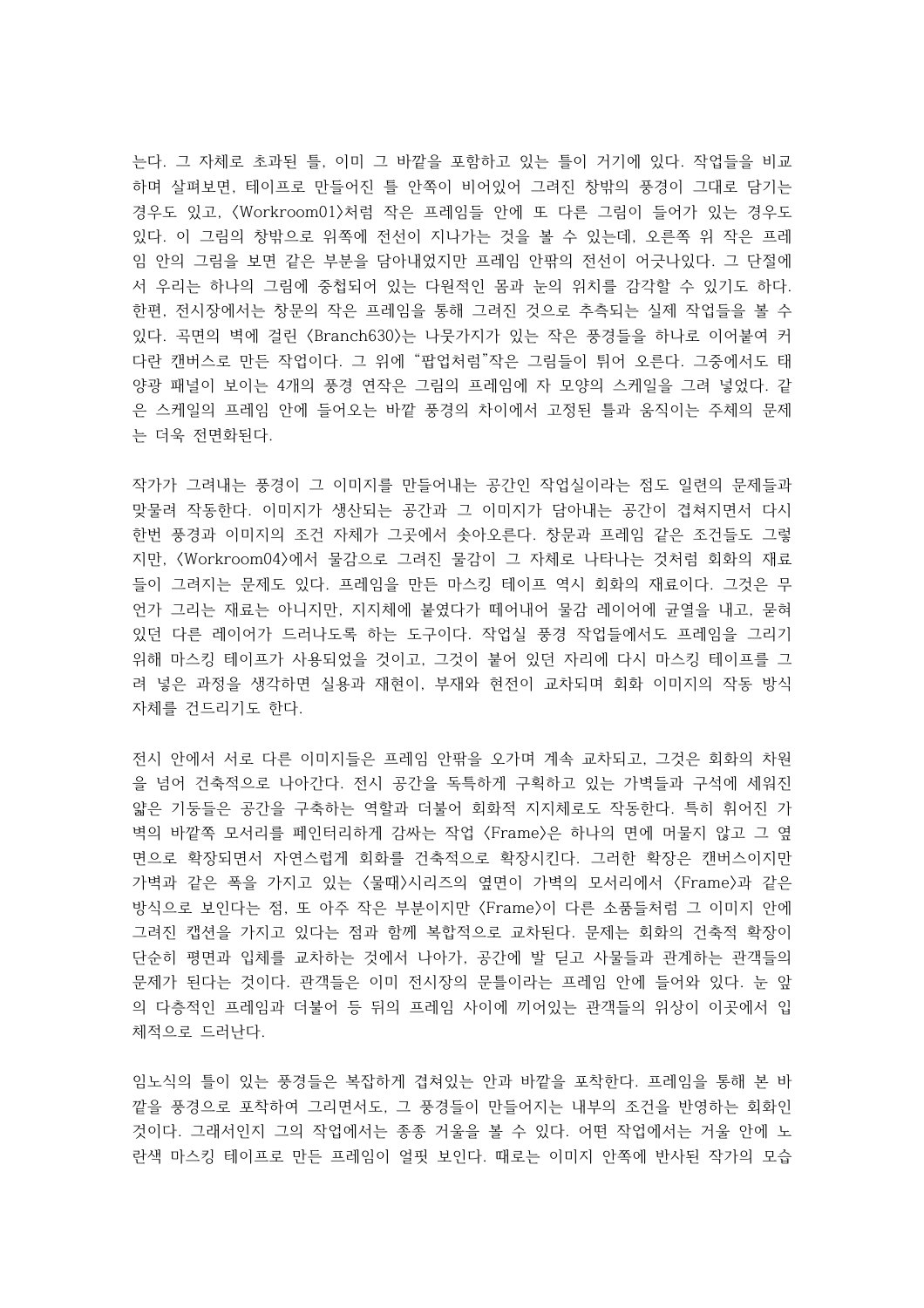이 직접 등장하기도 한다. 다시 작업실 연작을 보자. 한 발짝 떨어져 넓게 바라보니 바깥쪽만 담고 있는 줄 알았던 창문에 작업실 안쪽의 형광등이 비쳐 보인다. 물수제비가 물 바깥의 돌 을 물 안으로 던져버리면서도 그 경계를 가로지르듯. 바깥쪽에 이미 안이 있고, 안쪽에 이미 바깥이 있다.

 $1$ 기라타니 고진, 『일본근대문학의 기원』, 민음사, 2007, p. 32.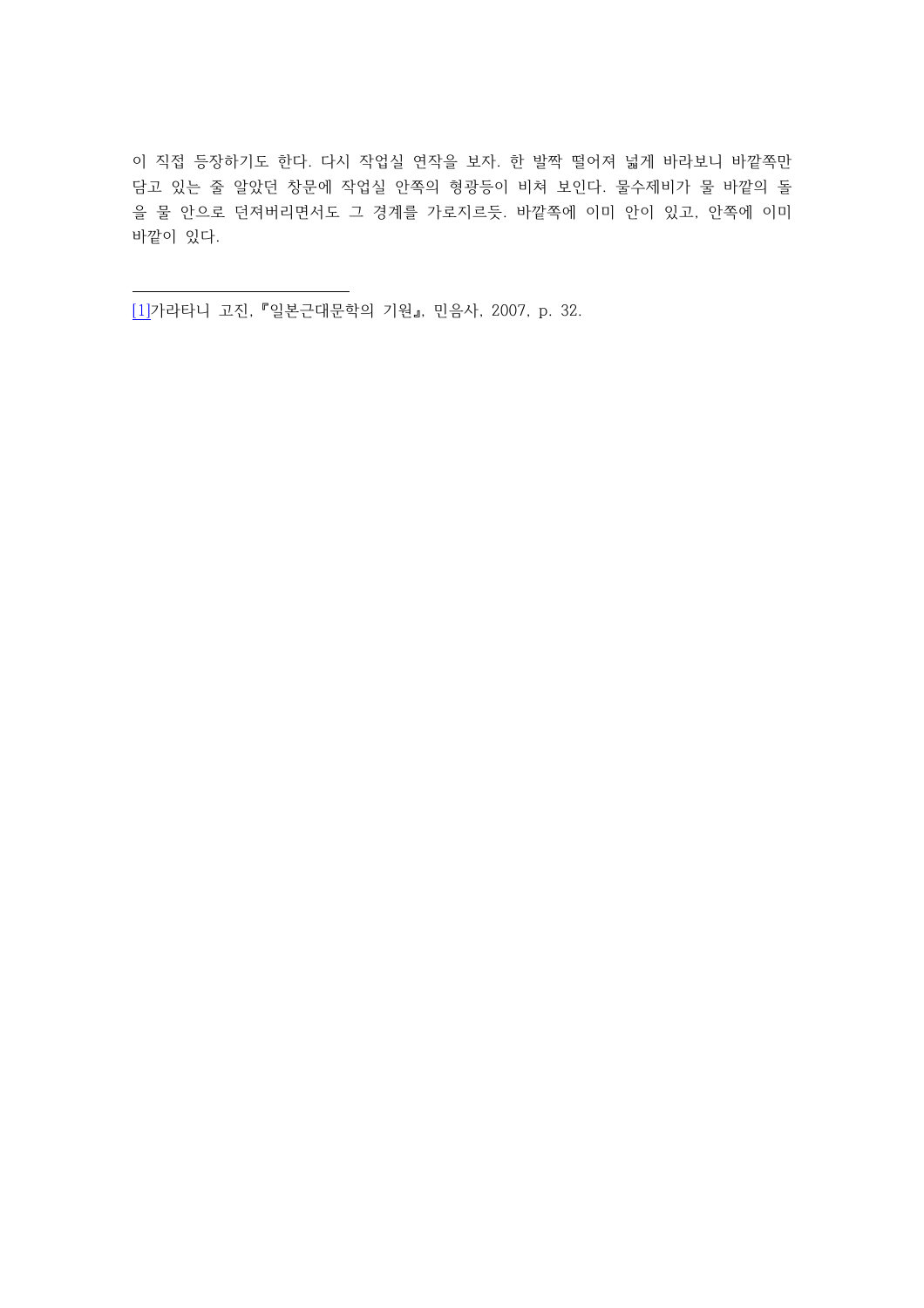## **Landscape withFrames**

## **Kwon Taehyun**

Like landscapemoving from one's eyes to canvas, writing a review also includes making acertain form with recalling the past exhibition. Literally it is a 're-view'.When I arrange recollected images in the exhibition "Pebble Skipping", what hasto be in the first scene is before the entrance of exhibition space. There isnot so much view if you see the exhibition space through the opened door whichis the end of the short corridor. This view is interrupted in front of thelarge wall as known as a canvas. The architectural composition made by straightand curved walls in this exhibition is seen little by little as if space opensstep by step. The scenery of this exhibition starts by putting someone's bodyin the space beyond a doorframe. In recalling this exhibition, what makes thissense more meaningful is that you can experience a changeable eye-catching viewby the architectural frame and moves of the body. And the subject of adoorframe dividing outside and inside can weave the entire exhibition together.

The frame andscenery aren't considered at that moment entering the exhibition space. Themeaning of them is made up of an ex-post memory, in other words, bringing backthat scene after seeing the exhibition. There is no way to recalling thatexactly the same momentarysense in the past. Bringing back the past is therepetition of the past in the context of someone's memory, via all theexperiences after that point. This mechanism of memory is applied to draw thelandscape. When drawing other spots in an indoor studio likewise and even whendrawing in the field. Drawing after seeing has a time difference between theeyes, brain, and hand.

In this context, aninteresting point is that the series of workroom, which consists of a largepart in this exhibition, is capturing the view of the artist's workroom. The paintingincludes the captured view of inner space with a wide window and also of outerspace through a window frame. On the basis of the window frame, there isco-existence of the outside and inside in this painting. The other frames catchyour eyes unusually in this composition. There are frames made by masking tapein the window. Landscape with frame. The term 'framing' is well known as anotion of vulgar politics, but it is also a fundamental condition ofrecognition. Actually, we can't see anything without a frame. And it is impossibleto recognize every stimulation from our body. The sensed world itself isremnants after cutting with the frame of the body. Looking is already framing.Furthermore, remembering and drawing landscape is the art of multilayeredframing. Like Karatani Kōjin said, "what I am referring to as 'landscape' is anepistemological constellation, the origins of which were suppressed as soon asit was produced,"[1]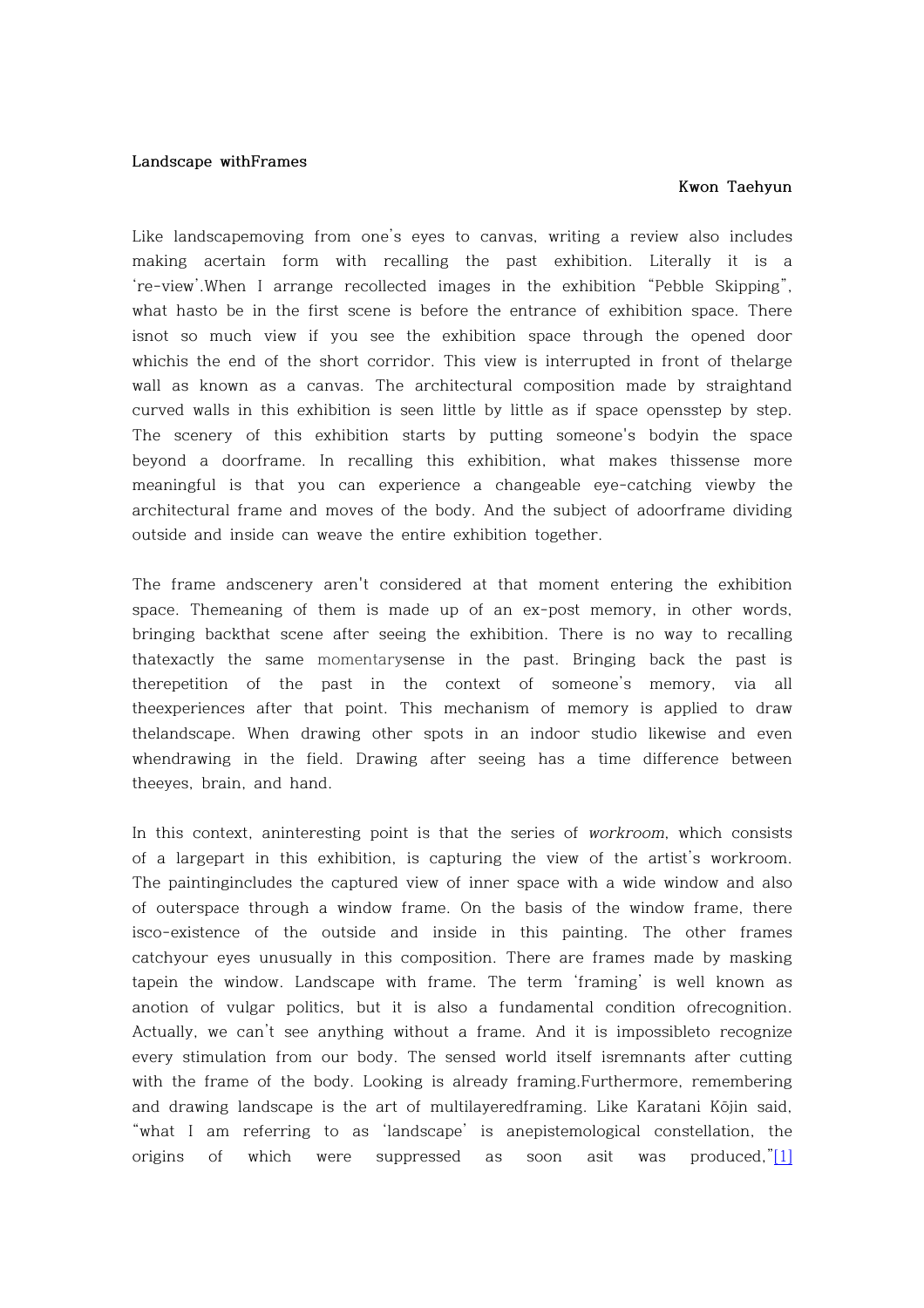(epistemological)frame itself is a condition of the landscape.

The issue is thatNosik Lim draws frames in a landscape, and these frames are a condition ofrecognition and landscape. The image from this process, it is the other frame(as common Korean word "Waku") that has multiple frames in it. It could be saidwith a concept of Kōjin that the frame-image as a metaphor of structurethat does not look outside. The rectangles with torn masking tapes are not seenas an accurate rectangle. The excessive frame itself, there is a frame thatincludes its outside. Taking a look into artworks, there are taped frames is voidso that there is landscape outside the window, or there are frames filled withanother painting like in <Workroom01>. In the window of this paintingelectric wires are traversed in the upper part, continually see a top-rightsmall painting in the frame seemed like the same landscape, but in and out of thesewires do not match up. In that disconnection, we could sense that the plural positionof body and eyes is overlapped in one painting. Meanwhile, there are realartworks in the exhibition that seem to be painted by small frames on windows. Branch630in a curved wall is a huge canvas artwork made by several small landscapes witha branch. On this work, the small paintings are bounced up "like a pop-up." Amongthem, there are ruler-shaped scales is in the edge of tidy paintings of solarpanels. I Itmakes the issue between immovable frames and movable subject by the differenceof outside landscape that come into the same scaled frame.

It also works withsome issues that the landscape in an artist's painting is the workroom, wherehe creates the images. The condition of landscape and image can be consideredagain, while the space creating images and space of containing images areoverlapped. The matter is the painting materials, likewise, the condition ofwindows and frames, the paints painted by oil paints show up as paints itselfin Workroom04. Although it doesn't draw something, the tape makes acrack in a layer of paint and lets the hidden layer come out during attaching tothe props and detaching from them. these masking tapes seemed to use inpainting a frame in the workroom landscape, and a vacancy after detached themfilled with a form of masking tape. Practice and representation, absence andpresence are intersected with each other, touching on a mechanism of paintingimage.

Each image in theexhibition crosses inside and out of frames and intersects continually, and itgoes further into an architectural level beyond a pictorial level. Theextraordinary point of walls dividing exhibition space and thin columnsstanding in the corner exists as a pictorial prop and spatial construction.Especially in Frame covering painterly the exterior edge of a curvedwall, it stretches as wide as side edge rather than remaining just on one side.As a result, this painting naturally is expanded architecturally. It intersectsintricately in that this expansion